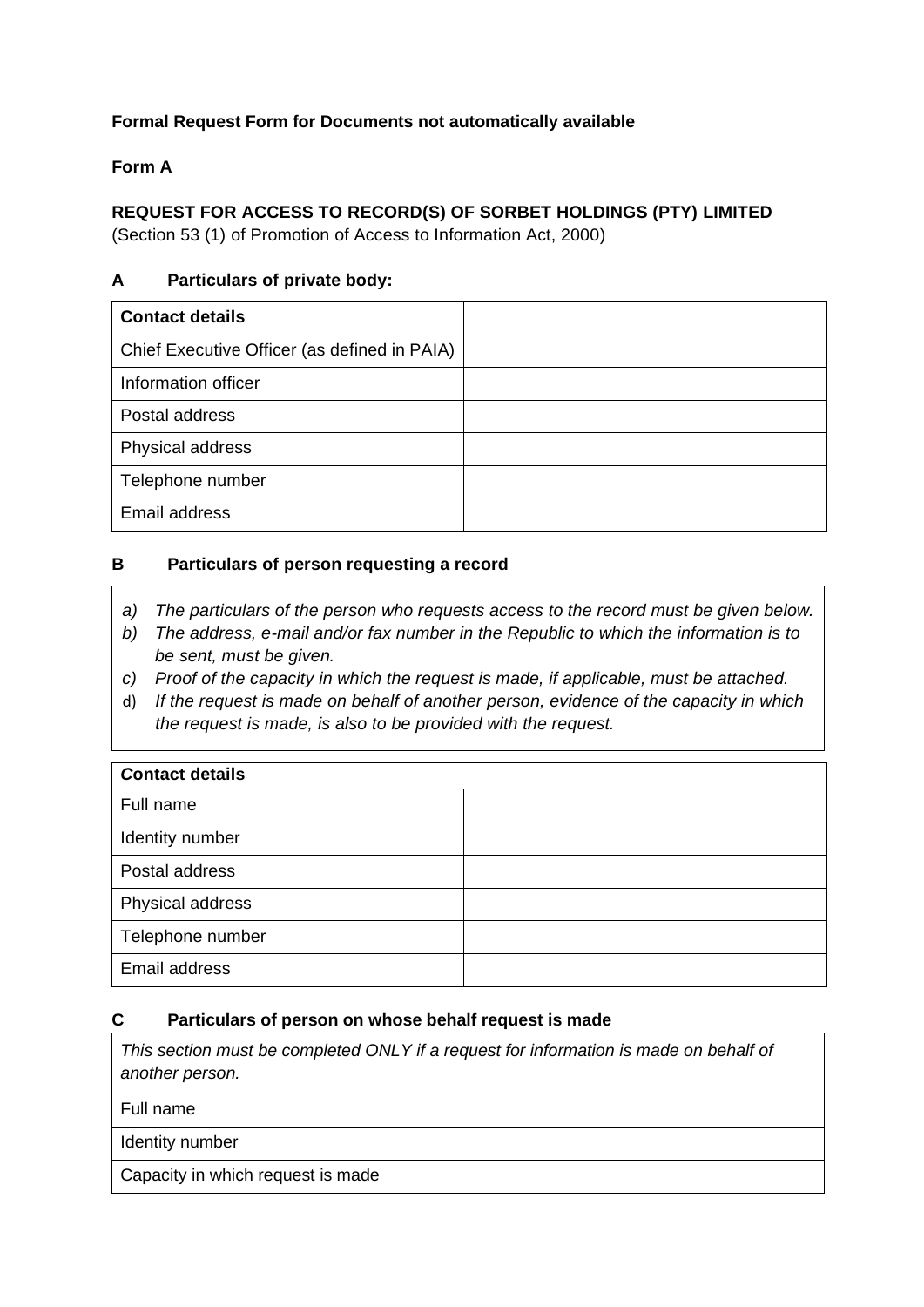#### **D Particulars of the record**

- *a) Provide full particulars of the record to which access is requested, including the reference number if that is known to you, to enable the record to be located.*
- *b) If the provided space is inadequate, please continue on a separate folio and attach it to this form.*
- *c) The requester's attention is drawn to the grounds on which the private body must or may refuse access to a record (in certain instances this may be mandatory, in others it may be discretionary).*

*Mandatory protection of the privacy of a third party who is a natural person Mandatory protection of commercial information of third party*

*Mandatory protection of certain confidential information of a third party*

*Mandatory protection of the safety of individuals and the protection of property*

*Mandatory protection of records privileged from production in legal proceedings*

*Commercial information of a private body*

*Mandatory protection of research information of a third party and a private body*

#### *The requester must sign all the additional folios.*

| Description of the record or relevant part of<br>the record: |  |
|--------------------------------------------------------------|--|
| Reference number, if available:                              |  |
| Any further particulars of the record:                       |  |

# **E Description of record or relevant part of the record**

| <b>Category</b> | <b>Description of record</b> |  |  |
|-----------------|------------------------------|--|--|
|                 |                              |  |  |
|                 |                              |  |  |
|                 |                              |  |  |

#### **F Fees**

- *a) A request for access to a record, other than a record containing personal information about yourself, will be processes only after the required request fee has been paid.*
- *b) You will be notified of the amount required to be paid as the request fee.*
- *c) The fee payable for access to a record depends on the form in which access is required and the reasonable time required to search for and prepare the record.*
- *d) If you qualify for exemption of the payment of any fee, please state the reason for exemption.*

| The requester qualifies for an exemption in payment of fees<br>(mark the applicable box | Yes | No |
|-----------------------------------------------------------------------------------------|-----|----|
| <b>Reason:</b>                                                                          |     |    |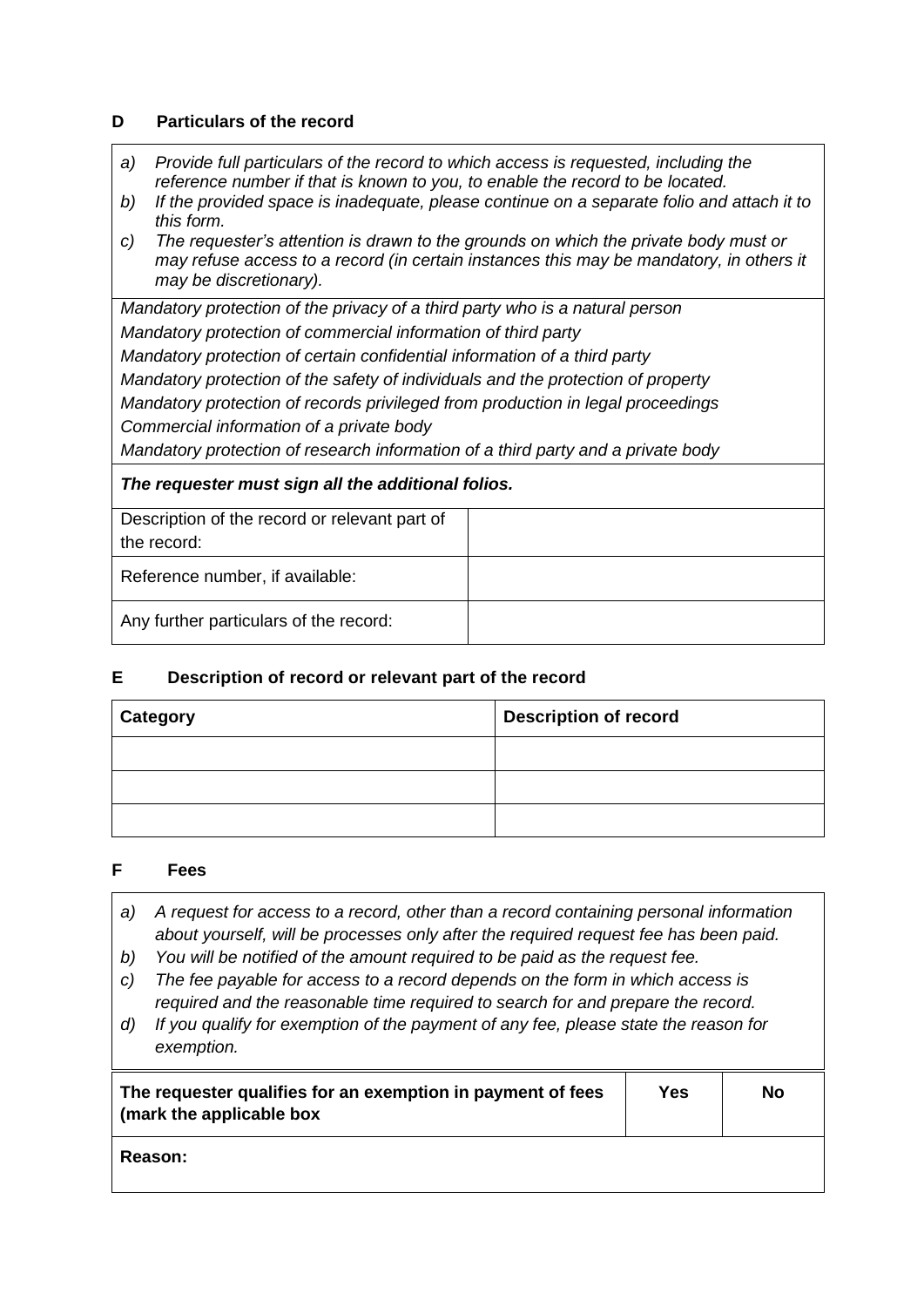# **G Form of access to record**

*If you are prevented by a disability to read, view or listen to the record in the form of access provided for in 1 to 4 below, state your disability and indicate in which form the record is required.*

| Disability:                                                                                                                                                                                                                                                                                                                                                                                                                                                                 |        |                     | Form in which record is required: |                     |                                                                   |  |        |                                                      |  |
|-----------------------------------------------------------------------------------------------------------------------------------------------------------------------------------------------------------------------------------------------------------------------------------------------------------------------------------------------------------------------------------------------------------------------------------------------------------------------------|--------|---------------------|-----------------------------------|---------------------|-------------------------------------------------------------------|--|--------|------------------------------------------------------|--|
| Mark the appropriate box with an X.<br>NOTES:<br>a) Compliance with your request for access in the specified form may depend on the<br>form in which the record is available.<br>b) Access in the form requested may be refused in certain circumstances. In such a<br>case, you will be informed if access will be granted in another form.<br>c) The fee payable for access to the record, if any, will be determined partly by the form<br>in which access is requested. |        |                     |                                   |                     |                                                                   |  |        |                                                      |  |
| 1. If the record is in written or printed form:                                                                                                                                                                                                                                                                                                                                                                                                                             |        |                     |                                   |                     |                                                                   |  |        |                                                      |  |
|                                                                                                                                                                                                                                                                                                                                                                                                                                                                             |        | Copy of record*     | Inspection of record              |                     |                                                                   |  |        |                                                      |  |
| 2. If the record consists of visual images (this includes photographs, slides, video<br>recordings, computer-generated images, sketches, etc.):                                                                                                                                                                                                                                                                                                                             |        |                     |                                   |                     |                                                                   |  |        |                                                      |  |
|                                                                                                                                                                                                                                                                                                                                                                                                                                                                             |        | View the images     |                                   | Copy of the images* |                                                                   |  | images | Transcription of the                                 |  |
| 3. If the record consists of recorded words or information which can be reproduced in<br>sound:                                                                                                                                                                                                                                                                                                                                                                             |        |                     |                                   |                     |                                                                   |  |        |                                                      |  |
| Listen to the soundtrack<br>(audio cassette)                                                                                                                                                                                                                                                                                                                                                                                                                                |        |                     |                                   |                     | Transcription of the soundtrack*<br>(written or printed document) |  |        |                                                      |  |
| 4. If the record is held on a computer or in an electronic or machine-readable form:                                                                                                                                                                                                                                                                                                                                                                                        |        |                     |                                   |                     |                                                                   |  |        |                                                      |  |
|                                                                                                                                                                                                                                                                                                                                                                                                                                                                             | record | Printed copy of the |                                   |                     | Printed copy of<br>information derived<br>from the record*        |  |        | Copy in computer<br>readable form*<br>(Compact Disc) |  |
| *If you requested a copy of transcription of a record                                                                                                                                                                                                                                                                                                                                                                                                                       |        |                     |                                   |                     |                                                                   |  |        |                                                      |  |

| *If you requested a copy of transcription of a record<br>(above), do you wish the copy or transcription to be posted<br>to you?                 | Yes | <b>No</b> |  |  |
|-------------------------------------------------------------------------------------------------------------------------------------------------|-----|-----------|--|--|
| Note that if the record is not available in the language you prefer, access may be<br>granted in the language in which the record is available. |     |           |  |  |
| In which language would you prefer the record?                                                                                                  |     |           |  |  |